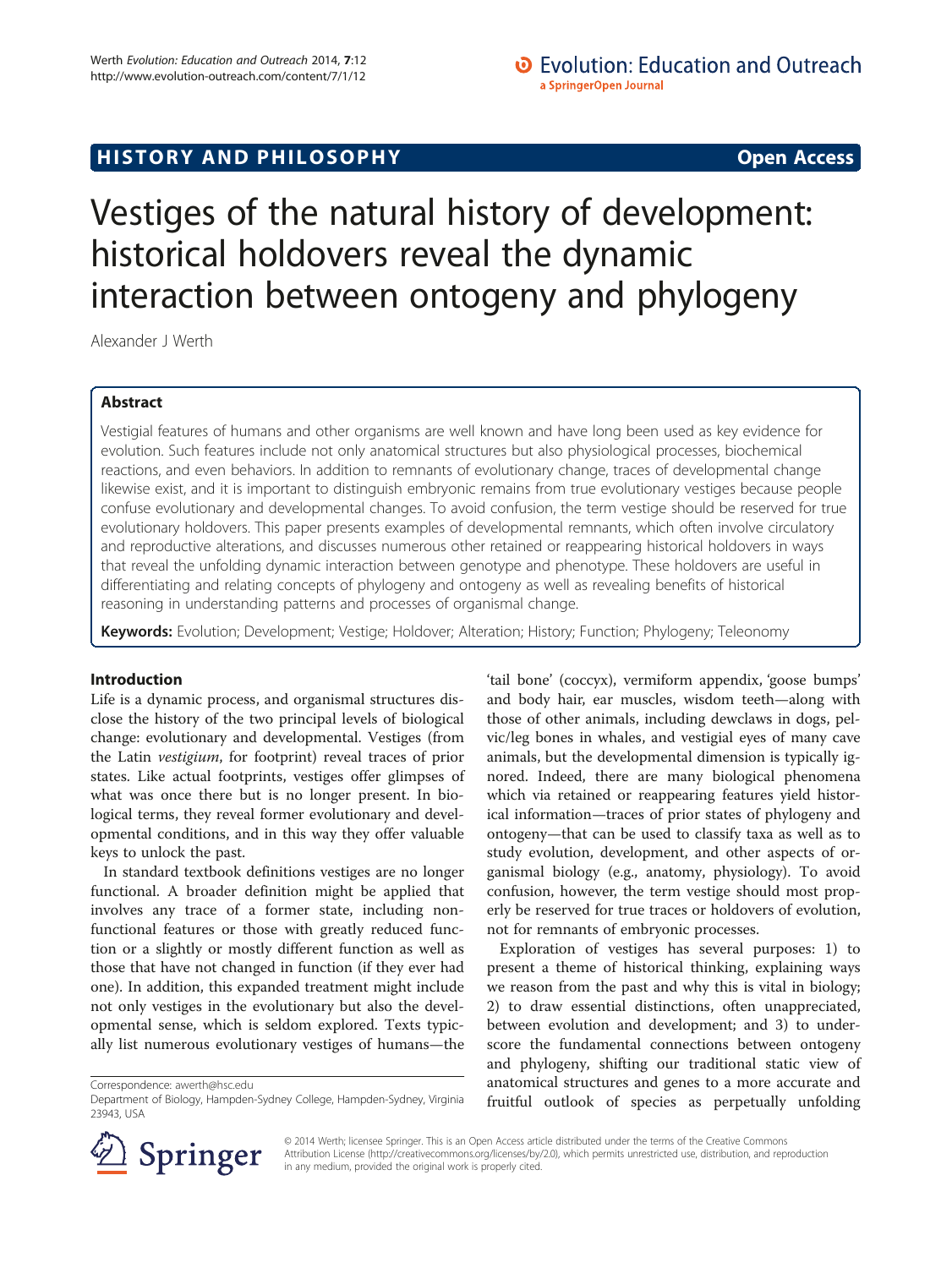developmental programs. This evo-devo perspective blurs boundaries between genotype and phenotype, shrinking the role of genes as inert blueprints and instead expanding their role as vectors in dynamic organisms—as developmental switches or triggers or context-dependent operational guides to phenotypic expression. This has profound consequences for historical reasoning about organismal form and function, which parallels historical themes concerning origins and outcomes of vestigial features and other rudimentary remnants and how they bear evidence about the past.

#### Vestiges in historical context

Progressive notions of natural philosophy and theology were simmering in Victorian England when, in 1844, the scientific establishment was rocked by the anonymous publication of Vestiges of the Natural History of Creation (Chambers [1844\)](#page-9-0). This best-selling book presented, in a highly accessible format, then-radical ideas on cosmic and biological evolution. Not until forty years later, with the publication of the  $12<sup>th</sup>$  edition in 1884, was the author revealed, posthumously, to be Scottish journalist Robert Chambers. Although Charles Darwin had already (by 1844) formulated, but not yet published, his mechanism of evolution by natural selection, Vestiges is credited—by scholars as well as Darwin himself—with broadly introducing the concept of transmutation of species to popular and scientific audiences, thus setting the stage for the 1859 publication of Darwin's landmark On the Origin of Species. It is difficult to estimate the impact that Vestiges had, for it was roundly criticized by scientists and hence is viewed today as little more than a historical footnote, but there is no doubt that Chambers' work shifted public opinion about the plausibility of evolution as well as philosophical materialism (Secord [2001\)](#page-10-0). Although it sharpened rather than softened resistance to evolutionary ideas among scientists and clergy, Vestiges reached a huge audience and, one might argue, made evolution a mainstream concept.

Darwin invariably benefited not only from the trailblazing path that Chambers' book set, but also by lessons learned from the scathing reviews of this highly speculative volume. Already famously cautious, Darwin was now more insistent than ever on anticipating critics' charges and therefore amassing as many lines of evidence as possible to buttress his "one long argument" for the veracity of natural selection. Along with paleontological evidence from the fossil record and biogeographic evidence from species distributions, Darwin turned, naturally, to comparative anatomy, citing such well-known topics as homologous and analogous (convergent) features and similarities in skeletons and patterns of embryonic development. Darwin cited another prominent finding of comparative anatomy as an obvious line of evidence for evolution: vestigial features.

Anatomical vestiges had been described as far back as Aristotle [\(350 BC\)](#page-9-0), in his History of Animals, and were widely discussed in the writings of Goethe, Buffon, Cuvier, Lamarck, and Geoffroy St. Hilaire (Muller [2002](#page-10-0)). In Origin of Species, Darwin [\(1859\)](#page-9-0) explained that rudimentary (or "atrophied or aborted") vestiges could easily take on new, secondary functions; for his later *Descent of* Man (Darwin [1871\)](#page-9-0) he compiled a list of vestigial features found in humans, including, along with those listed above, the semilunar fold of the corner of the eye or plica semilunaris, a remnant of the nictitating membrane. This list was greatly expanded by Robert Wiedersheim [\(1893](#page-10-0)) to over a hundred human vestiges.

Thanks in no small part to Darwin's efforts, vestiges of the human body are now familiar to a wide audience. However, vestigial features can be found in any species that has evolved—which is to say, all species. Furthermore, although we usually focus on 'useless' (apparently non-functional) structural features, other aspects of an organism's biology might be considered vestigial. These range from biochemical reactions or physiological properties, such as the mammalian dive reflex (present in humans but in much-reduced form relative to other mammals; Elsner and Gooden [1983](#page-9-0)), to biogeographic distributions of relict taxa, indicators of formerly larger populations. Straus et al. ([2003](#page-10-0)) hypothesized that hiccups are a vestigial motor reflex pattern (of glottal closure during inhalation, so that the vocal folds slam shut) left over from early tetrapod vertebrates, specifically the tadpole larvae of amphibians. Tadpoles undergo a ventilatory transformation from external filamentous gills to pulmonary respiration, with a consequent need to close lungs to avoid ingesting water, which is diverted to gills instead (Shubin [2008](#page-10-0)). Even behaviors can be considered vestigial: witness the instinct in dogs to turn in a circle multiple times before lying down, presumably, though not assuredly, to tramp down a bed of grass (Irvine [2004](#page-9-0)). The palmar grasp reflex of human babies is thought to be a vestige from ancestral primates, where offspring needed a firm grasp of their mothers' fur as they were carried (Dewey [1935\)](#page-9-0). Piloerection, leading to 'goose bumps' or 'goose pimples,' can be considered a vestigial phenomenon in mostly hairless humans, and the arrector pili smooth muscles that pull on hair follicles and cause this autonomic reflex can be viewed as vestigial structures (Shubin [2008](#page-10-0)).

The flightless cormorant (Phalacrocorax harrisi), endemic to Fernandina and Isabela Islands of the Galápagos Archipelago, provides an excellent example of vestigial attributes. This bird possesses stumpy, stubby wings that are much too small to allow it to fly, unlike the 40 other species of cormorants found worldwide. The carina (keel) of its sternum is notably reduced, reflecting the muchdiminished pectoralis musculature of the breast, which is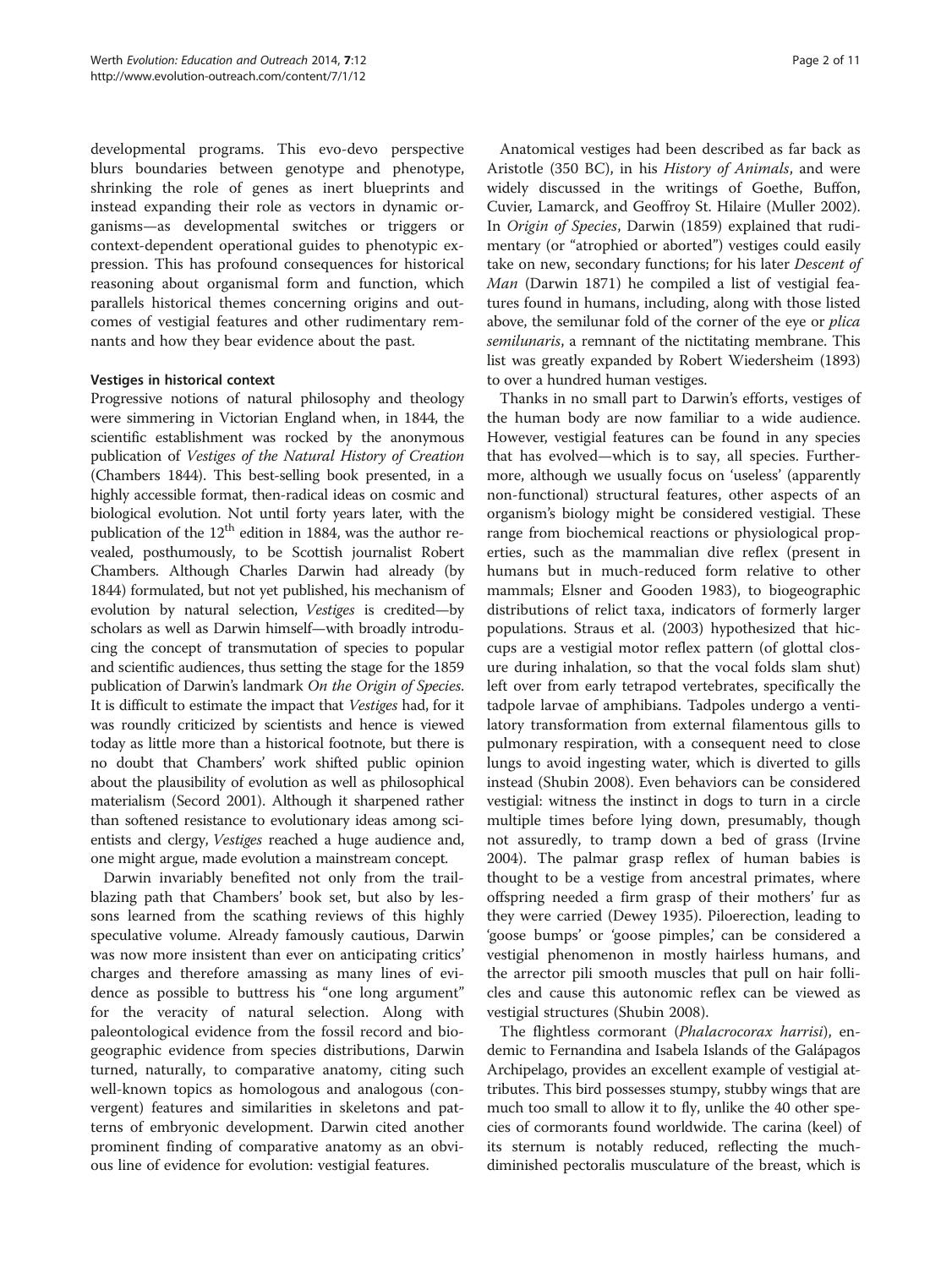used in flying birds to produce the powered downstroke of flight. Nonetheless, as with all cormorant species, the flightless cormorant of Galápagos is an expert swimmer that tucks its wings close to its body and propels itself underwater with its strong webbed feet to catch the fish upon which it feeds. When it emerges from the sea and perches on rocky shores, it, like all cormorants, spreads its wings wide to dry them in the sunlight, since all birds in this family lack waterproof plumage. Research has shown that this basking behavior is not performed for thermoregulation or digestion but to dry and thus lighten the wings in preparation for flight (Sellers [1995\)](#page-10-0). However, the flightless cormorant need not dry its wings because unlike its relatives and ancestors it cannot fly. Thus P. harrisi demonstrates not only conspicuous vestigial structures (its wings) but also a vestigial behavior (holding outstretched wings in the sun), neither of which is needed for its survival.

All of the examples cited in the previous paragraphs whether anatomical, physiological, or behavioral—have one thing in common: they are vestiges of evolution, artifacts of the progressive change that occurred over generations via natural selection, and which Darwin referred to as descent with modification. Often, features of organisms (structural and otherwise) are not modified during the descent from parent to offspring, from ancestor to descendant. These features can be retained for remarkably long stretches of time, especially when they are not subject to strong selection and there is little obvious 'cost' to maintain them. The vestigial pelvic and hind limb bones of whales, which have not borne functional legs for 40 million years, are a prime example of vestigial retention (although these bones still serve as attachment sites for genital and abdominal musculature, so the cost of their loss might be significant). Note that today's common usage is a narrower sense of the word 'vestige' than was employed by Chambers, whose Vestiges of the Natural History of Creation (Chambers [1844](#page-9-0)) referred not only to what would today be considered non-functional evolutionary leftovers, but to any traces that reveal life's past.

As commonly applied today (contra Chambers' wider usage), the term vestige refers to something that has lost a former function during evolutionary change, such as our appendix, tail bone, and goose bumps, or the rudimentary pelvic bones of cetaceans and some large snakes. Darwin claimed these vestiges offer compelling evidence for evolutionary change because even though the function has been lost or altered, the structure, behavior (e.g., cormorant wing drying), or physiological/ biochemical process remains. Scadding ([1981\)](#page-10-0) did not deny the factual basis of evolution but nonetheless argued, contrary to Darwin, that vestigial organs provide no special evidence for evolution because "it is difficult,

if not impossible, to unambiguously identify organs totally lacking in function."

However, evolution is not the only widespread change that is manifested in organisms. Numerous embryonic rudiments may be retained as recognizable remnants in later developmental stages of animals and plants, including adults. Ontogenetic changes (i.e., developmental modifications occurring during an organism's lifespan) can be more drastic than phylogenetic changes, perhaps due to the speed and scope with which development advances, and similarly reflect major biological processes. Nipples in male mammals provide a classic example (to be explained in detail). Other clear developmental 'vestiges' come from the circulatory system of eutherian (placental) mammals, which undergo rapid and radical changes from fetal to newborn circulation, and from vertebrate urogenital (excretory and reproductive) systems, which in both males and females share many incipient structures that quickly shift function during sexual differentiation. Detailed examples of various developmental relics follow.

The topic of developmental 'vestiges' and their proper distinction from true (evolutionary) vestiges provides an opportune occasion for biologists to focus more clearly on the fundamental differences between processes of organismal change, which often bedevil students who lack a clear grasp of evolutionary patterns and processes. We must be especially careful not to confuse ontogenetic traces of development (like male nipples), whose significance is often overlooked, with phylogenetic vestiges of evolution (like our appendix). This paper presents and distinguishes examples of variously retained features (Table [1](#page-3-0)), particularly in the human body, as it discusses their importance and utility in relating evolution and development. Given the myriad challenges of evolutionary education and the potential importance of vestiges in explaining evolution, reserving the term vestige solely for holdovers of evolution is recommended to avoid unnecessary confusion.

#### Embryonic remnants of mammalian circulation

As anatomists know, some of the best examples of nonfunctional developmental 'vestiges' involve mammalian circulatory changes. These are detours or shunts (pulmonary to systemic, or 'right to left') occurring in the shift from fetal to neonatal mammalian circulation. Consider that lungs are not used for pulmonary ventilation by any mammals *in utero*, but they must be fully developed so that they can function effectively and independently to oxygenate the blood of a newborn infant after oxygen is no longer supplied by the placenta. Therefore the blood vessels that will function outside the womb must be constructed before birth, even though they do not function until after birth, when the fetal vasculature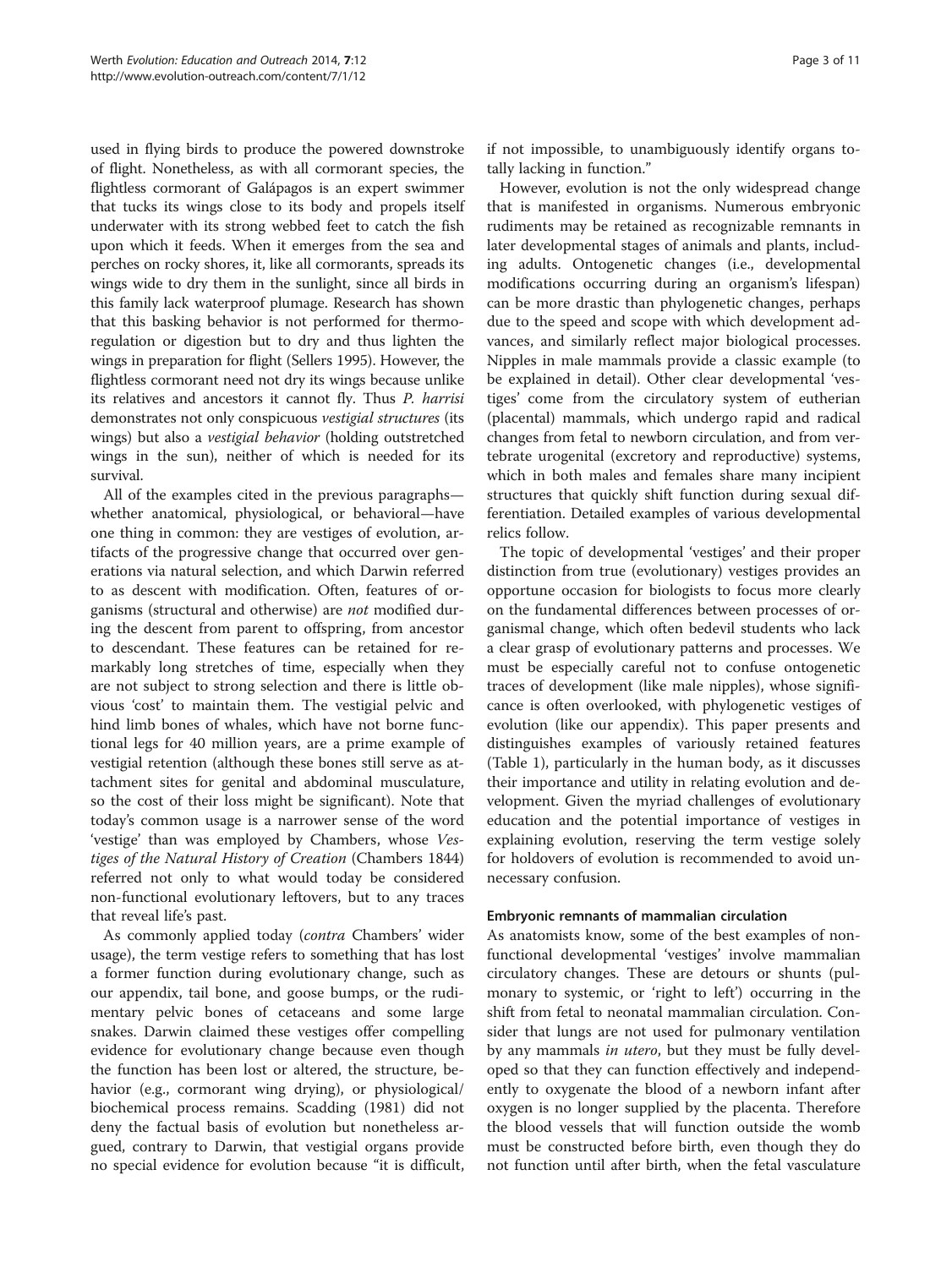|                                                                                                                                                              | Evolutionary                                                                                                                                                                                                                 | Developmental                                                                                                                                         |
|--------------------------------------------------------------------------------------------------------------------------------------------------------------|------------------------------------------------------------------------------------------------------------------------------------------------------------------------------------------------------------------------------|-------------------------------------------------------------------------------------------------------------------------------------------------------|
| Original function altered or absent<br>(=non-functional)                                                                                                     | Vestiges: Cormorant wing-drying & dog<br>circling behaviors; mammalian dive reflex;<br>dewclaw; cave animal eyes; coccyx; vermiform<br>appendix; piloerection                                                                | Circulatory shunts including fossa ovalis &<br>ligamentum arteriosum; male nipples;<br>inguinal canal & looped vas deferens from<br>descent of testes |
| Function, if any, continues, yet reveal<br>past states of evolution (via phyletic analysis)<br>or development                                                | Primate fingernails & stereoscopic vision as<br>synapomorphies (shared, derived characters);<br>cephalization with terminal rather than<br>central head                                                                      | Cranial sutures & epiphyseal joints; umbilicus<br>(navel) & other scars                                                                               |
| Function lost or shifted, yet compound clues<br>reveal joint evo-devo history within lineage                                                                 | Atavisms: Sudden reversion to retention of tail<br>in humans or of limbs in snakes or cetaceans:<br>bird teeth; Exaptations: fish lungs before swim<br>bladders; feathers for insulation before flight                       | Homologies: Pharyngeal glands (e.g., tonsils) &<br>chordate gill arches; male & female genitalia                                                      |
| May be altered or non-functional;<br>development in divergent lineages reveals<br>clues to history/homology (in common<br>origins & developmental processes) | Phylogenetic (not merely phyletic) processes: mammalian ear ossicles as derived reptilian jaw bones;<br>mammary glands as derivative sweat glands; perhaps sexual dimorphism in size and structures<br>as conserved features |                                                                                                                                                       |

#### <span id="page-3-0"></span>Table 1 Examples of historical holdovers, phylogenetic and ontogenetic, revealing traces of prior conditions

shifts immediately to a new pattern. That this change occurs at all is a marvelous feat of embryology; that it leaves very few (but notable) artifacts of the original blood supply network is a wonder of nature. Such circulatory shunts, listing the original fetal and ensuing neonatal 'vestigial' vessels or structures, include:

#### Foramen ovale  $\rightarrow$  fossa ovalis

This bypass, essentially an oval-shaped hole in the septum dividing the right and left atria, normally closes when the pressure head in the systemic (left) half of the mammalian circulation exceeds that of the pulmonary division, pressing a flap of tissue to close the hole. The tissues soon fuse and all that remains is an oval-shaped depression. However, up to 30% of adult humans retain a patent foramen ovale (PFO, or atrial septal defect; Hagen et al. [1984](#page-9-0)), which compromises cardiopulmonary function because deoxygenated blood returning from the body can, as in the fetal pathway, bypass the nowfunctional lungs and be sent to the left side of the heart and on via the aorta to other organs and tissues of the body.

As with the other fetal circulatory shunts described here, there is a difference between functional closure, which typically occurs within minutes after birth, and structural closure, which usually takes days or weeks. It has been speculated that levels of circulating hormones, particularly prostaglandins, may regulate shunt closure and timing (Fugelseth et al. [1998\)](#page-9-0). Babies born prematurely often have difficulty with the transition to normal postnatal circulation because they retain fetal circulatory patterns due to delayed shunt closure (Evans and Iyer [1994](#page-9-0)).

#### Ductus arteriosus  $\rightarrow$  ligamentum arteriosum

Even if fetal blood from the right atrium escapes passage through the foramen ovale into the left atrium and

travels, as in postnatal mammals, to the right ventricle, it cannot go to the lungs because they are not yet inflated. The ductus arteriosus (AKA ductus Botalli), a bypass from the pulmonary trunk to the aorta (i.e., the fourth to the sixth aortic arches), normally withers in the days following birth to become a shriveled band of tissue, the ligamentum arteriosum. This remnant, which connects the pulmonary trunk and aorta, can be found in all mammals.

#### Ductus venosus → ligamentum venosum

The ductus venosus of fetal mammals shunts oxygenated blood returning from the placenta via the umbilical vein away from the liver and instead directly into the inferior vena cava. This oxygenated blood serves the developing brain and other organs via the systemic circulation. The ductus venosus closes shortly after birth (functionally, with full structural closure occurring days later); its fibrous remnant is known as the ligamentum venosum. This is often continuous with the round ligament of the liver, also known as the ligamentum teres hepatis, described below.

#### Umbilical vein  $\rightarrow$  ligamentum teres hepatis

As noted, the umbilical vein carries oxygenated blood from the placenta. It is open at birth but closes within a week. During the time it is open it can be catheterized, allowing for delivery of drugs or for blood transfusion. Within days after closure the umbilical vein is mostly obliterated except for a fibrous portion on the abdominal wall that remains as the ligamentum teres hepatis. Curiously, this may reopen in adults with extreme hypertension (although this is debatable; Lafortune et al. [1985](#page-10-0)), especially near the liver, as can occur when hepatic vessels are obstructed by scar tissue from cirrhosis. The distended, engorged paraumbilical veins are visible on the abdomen, where they resemble the mythical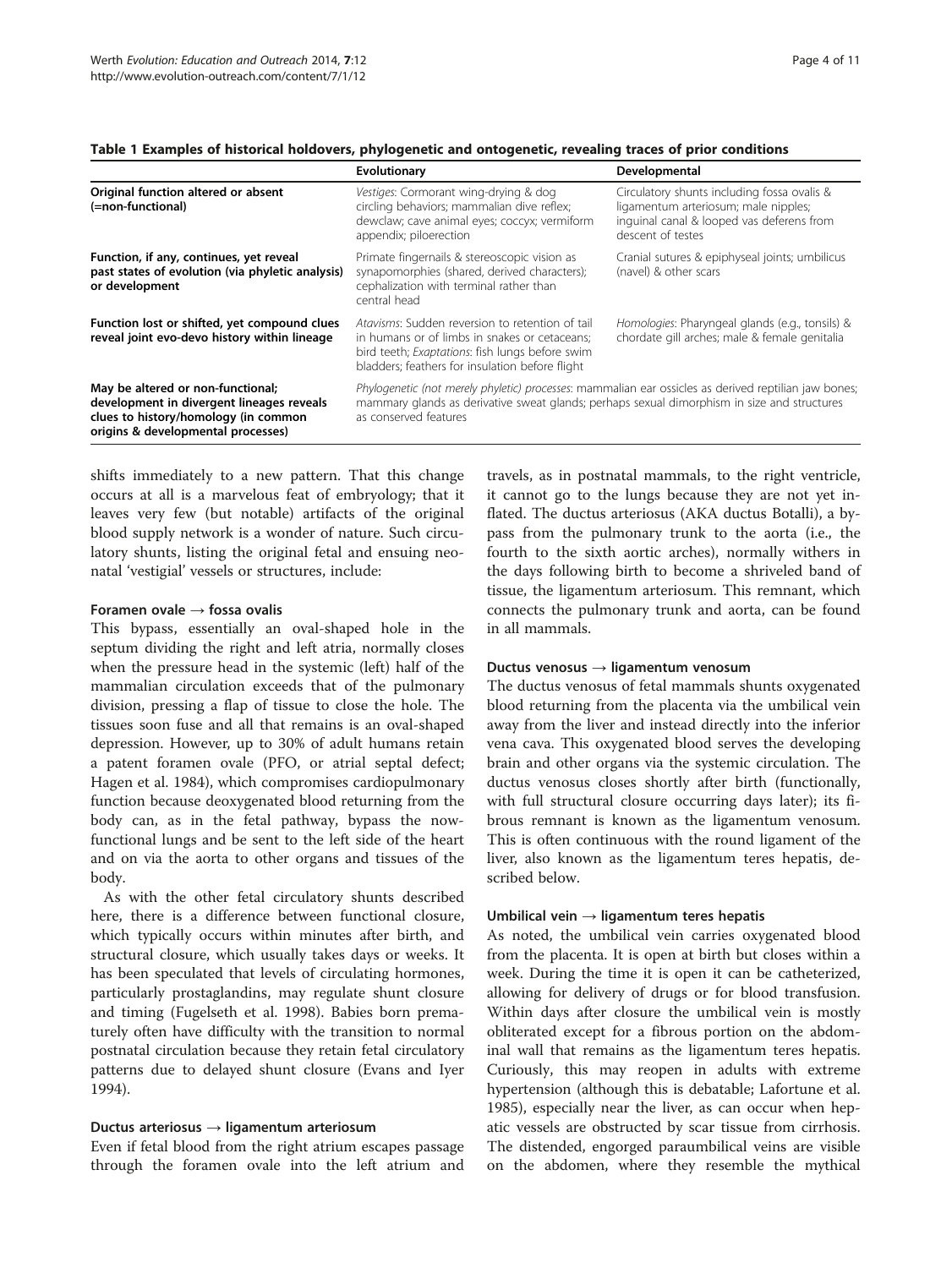snakes of Medusa's head, leading to the medical name caput medusae.

#### Umbilical arteries  $\rightarrow$  umbilical ligaments, and the superior vesicular artery supplying the urinary bladder

Umbilical arteries carry deoxygenated fetal blood back to the placenta, and as such are unnecessary after birth. They usually close before the umbilical veins, allowing all fetal blood to drain into the newborn's circulation. Umbilical arteries give way to a functional section of the internal iliac arteries and superior vesicular artery that delivers blood to the dorsal portion of the urinary bladder, as well as a non-functional, obliterated portion (which led to the umbilical cord) that becomes the medial umbilical ligament, not to be confused with the median umbilical ligament, a remnant of the urinary urachus, itself an embryonic remnant of the allantois.

#### Ductus caroticus (as persistent third aortic arch)

The carotid duct or ductus caroticus remains in some postnatal vertebrates (lungfishes and some amphibians and reptiles) as a remnant of the original embryonic connection between the third and fourth aortic arches.

Information about these circulatory 'vestiges' can be found in basic embryology or comparative anatomy texts.

# Embryonic remnants of the mammalian urogenital system

Aside from these circulatory artifacts, the best examples of non-functional embryonic 'vestiges' come from the developing urogenital system. Not only do excretory (urinary) and reproductive (genital) systems share many developing tubes but there is also shared 'plumbing' between developing males and females. This occurs because although the sex of a developing embryo is determined at conception (in humans, as in other mammals, due to the presence of an X or Y chromosome in the sperm), this sex does not become phenotypically manifested until much later in development. In early development, the embryo develops along 'indifferent' lines as a sort of unisex model that later differentiates into a male or female phenotype. Often, leftovers of earlier stages can be seen in adults. Many of these embryonic 'vestiges' cannot be seen externally; others, like nipples on the chest, are readily visible.

Homologies of shared urogenital structures occur because sexual development typically occurs along a default female track that, in the absence of any outside influence—namely the testis determining factor (TDF) produced by the sex-determining region of the Y chromosome (SRY)—turns the indifferent stage into a female embryo. Males often retain relics of their 'female' (technically, indifferent) origins, just as females may retain remnants of structures that arise in early embryos

and later become male features. Thus many nonfunctional developmental 'vestiges' relate to sex differences and sexual development.

#### Wolffian & Mullerian ducts

The mesonephric (AKA archinephric or Wolffian) and paramesonephric (AKA Mullerian) ducts of embryogenesis begin developing in both male and female vertebrates, including humans. In males, the Wolffian duct becomes the efferent or deferent duct (including the epididymis, vas deferens, and seminal vesicle) that stores and transports sperm and seminal fluids. In females, the Wolffian duct degenerates and remains solely as a withered rudiment. In females, the Mullerian duct becomes the oviduct, including the Fallopian tubes, uterus, cervix, and upper portion of the vagina, whereas in males the Mullerian duct regresses completely or is seen as a small remnant. Many exceptions can found among vertebrate clades in the fate of both Wolffian and Mullerian ducts, particularly teleost fishes, which have novel testicular and ovarian ducts—the story is much abbreviated here for simplicity—but the basic account of one tubule being used as a functional duct in males and the other in females holds true; retention in other sexes occurs solely as non-functional residues. Sections of the Wolffian (archinephric) duct normally remain in human females. These include the more anterior epoophoron and the paroophoron (homologous to the male epididymis and paradidymis, respectively) next to the ovary, and the more posterior Gartner's ducts next to the vagina.

# Inguinal canal

The Wolffian duct develops in males into the vas deferens. In mammals testes normally descend permanently or temporarily into a scrotal sac for better spermatogenesis, the cooler temperatures of the scrotum allowing for improved production of viable sperm. [Is this low temperature requirement itself a sort of pre-endothermic vestige?] The vas deferens thus must traverse the abdominal wall in males, and it does so at the inguinal canal. This weak spot in the abdominal wall is the cause of inguinal hernias in men. The vas deferens (efferent duct) takes a long, looping path over the ureter, a developmental holdover of the original descent of the testes into the scrotal pouch. The odd looping pathway the ureter takes is reminiscent of the recurrent laryngeal nerve, a branch of the vagus nerve (cranial nerve X), whose unusual circuitous detour on the left side, as it loops under the aorta, was noted in giraffes by anatomist Richard Owen ([1841\)](#page-10-0).

# Primary and secondary sex cords in indifferent gonads

Developing 'sex cords' also arise prior to sexual differentiation. These are the first and most important difference in the indifferent gonad. Primary sex cords of the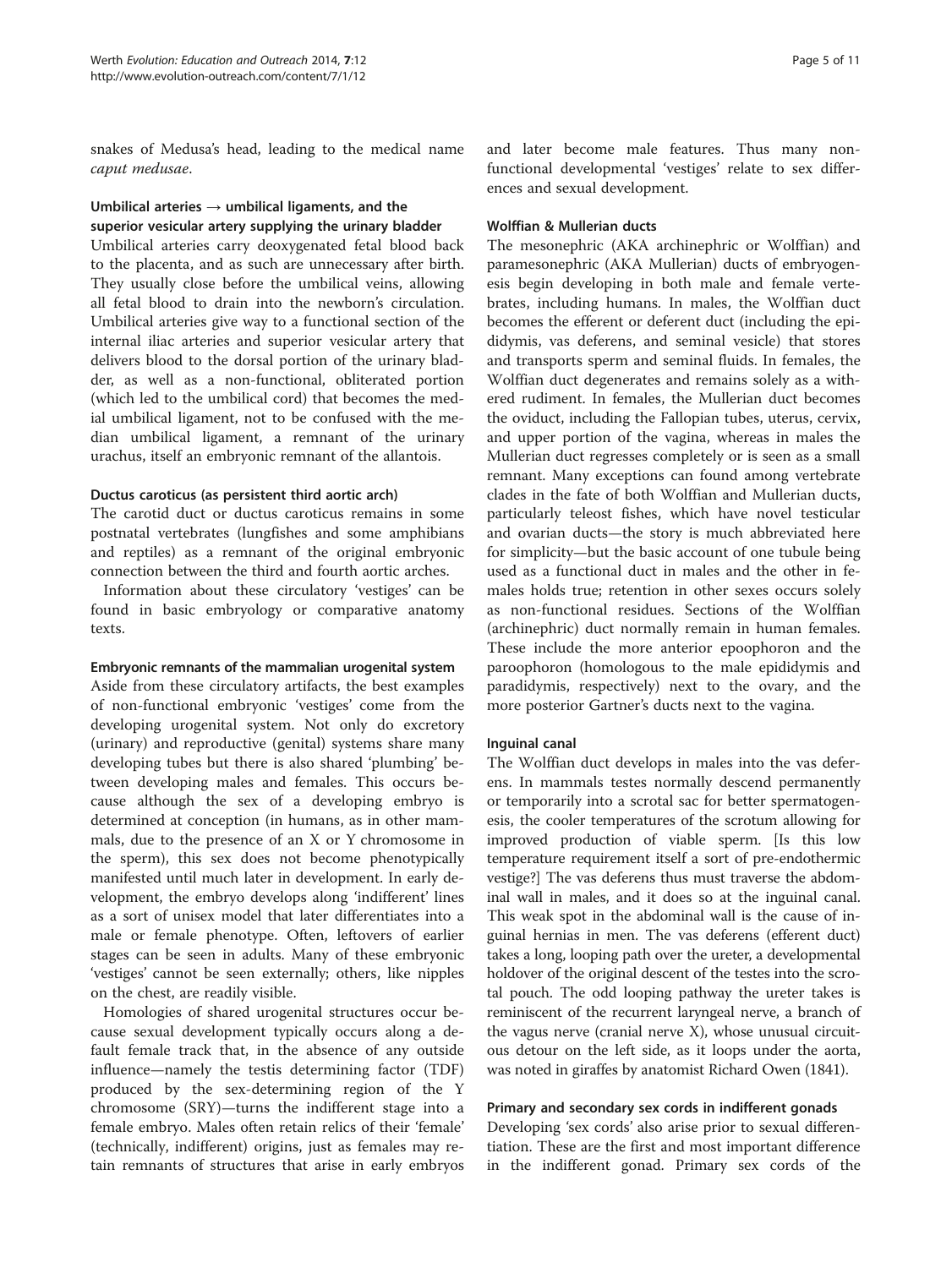gonad's medullary region become Sertoli cells of the seminiferous tubules that comprise the majority of the testes; later rete cords (AKA cords of urogenital union) connect these to the efferent duct (essentially, the vas deferens). In females, the primary medullary sex cords degenerate, where they may remain as ontogenetic vestiges, and instead secondary sex cords invade the cortex of the gonad and become ovarian follicles.

#### Male nipples

In all mammals, nipples develop along the milk line of the mammary ridge. Humans, like other primates, develop pectoral breasts along the anterior (=superior, in humans) portion of this milk line. Other mammals, including manatees, develop mammary glands that are even further anterior in the axilla ('armpit'). Cats, dogs, and other familiar pet or barnyard mammals have abdominal mammaries that develop much more posteriorly (inferiorly) than in humans. Ungulates have inguinal mammary glands; rodents and pigs develop them along the entire trunk, including both the thorax and abdomen.

In humans the milk lines or mammary ridges develop around the sixth week, and although two nipples usually form, extra (supernumerary) nipples occur not infrequently in males and females. But why should male mammals have nipples at all? Interestingly, Darwin ([1871](#page-9-0)) perpetuated the myth that male nipples are true evolutionary vestiges that stem from lactation in male as well as female ancestral mammals. This mistaken notion was based on rumors that circulated with the first, largely erroneous European scientific descriptions of the duck-billed platypus. We now know male monotremes do not produce milk, so male nipples are not in any way an evolutionary holdover. They are, however, a developmental holdover from the early, indifferent stage of embryonic development, when the milk line arises but before the embryo has developed along the default female track or divergent male pathway. After this switch has occurred, nipples are already present and are not resorbed. Evidently, there is little or no cost to retaining nipples and associated mammary tissue in males, aside, perhaps, from a slight risk of breast cancer. If there was a true cost to retention of male nipples or selection pressure against their presence, they would likely not be retained. Like the urogenital ducts described above, male nipples are default structures formed earlier in development than the differentiation between males and females.

#### Other holdovers of evolution and development

Whereas true vestiges, whether anatomical, behavioral, or physiological, reveal information about evolutionary history, the circulatory and urogenital embryonic 'vestiges' described above yield clues to developmental history. However, even if one reserves the term vestige

solely for leftovers of evolutionary change, as recommended here, it is interesting and useful to consider the broad sense of 'vestiges' as originally intended by Chambers. Just as footprints reveal traces of a person or animal that is no longer present, numerous features of organisms reveal historical information about phylogeny and ontogeny.

In many cases there are features of organisms that may (unlike vestiges) retain an original function but nonetheless reveal glimpses of history via comparative cladistic analysis of a species and its lineage (Table [1](#page-3-0)). Again these can be divided into traces from the past that indicate prior states of evolution or development. On the evolutionary side, these include shared, derived characters (synapomorphies) like the stereoscopic (binocular) vision and fingernails of primates, which yield information about the ancestry and evolutionary relationships of this mammalian order when compared to other mammals. Bilaterally symmetric embryos of echinoderms, which as adults display pentamerous radial symmetry, likewise are relics that disclose secrets of echinoderm origins. Even the possession of a head region at one end (rather than in the center) of cephalized animals is a form of historical remain: still obviously functional yet a reminder of the past, when heads first arose. In this sense they are indeed faint footprints, but not true vestiges in the proper evolutionary sense.

Other functional remains indicate developmental history. Examples include cranial and other bony sutures that reveal formerly distinct ossification centers. During formation of endochondral (cartilage replacement) long bones, a growth zone forms between the bony shaft (diaphysis) and end plate (epiphysis). These elements eventually fuse when growth ends, leaving a tell-tale epiphyseal line where elements were formerly separated. This too is an artifact of ontogeny. Locations where bone has been broken or seriously bruised or otherwise injured likewise disclose marks of Haversian ossification where the bony tissue has 'reknit' itself, although this is not a standard process of development and is not found in all long bones or all animals that possess them. [It is often easy to distinguish remnants of development from remnants of healing or routine maintenance, such as primary *versus* secondary osteons.] Perhaps the most conspicuous ontogenetic leftover is found on the abdomen of all placental mammals: the umbilicus (navel or 'belly button'). Strictly speaking this is a scar: although the umbilical cord has a function, the umbilicus itself never had one, making this a nonfunctional embryonic holdover, unlike the formerly functional circulatory and urogenital remains described earlier.

Sometimes a feature's function (if it ever had one) can be lost or shifted, but compound clues together reveal the intertwined relationship between a lineage's phylogeny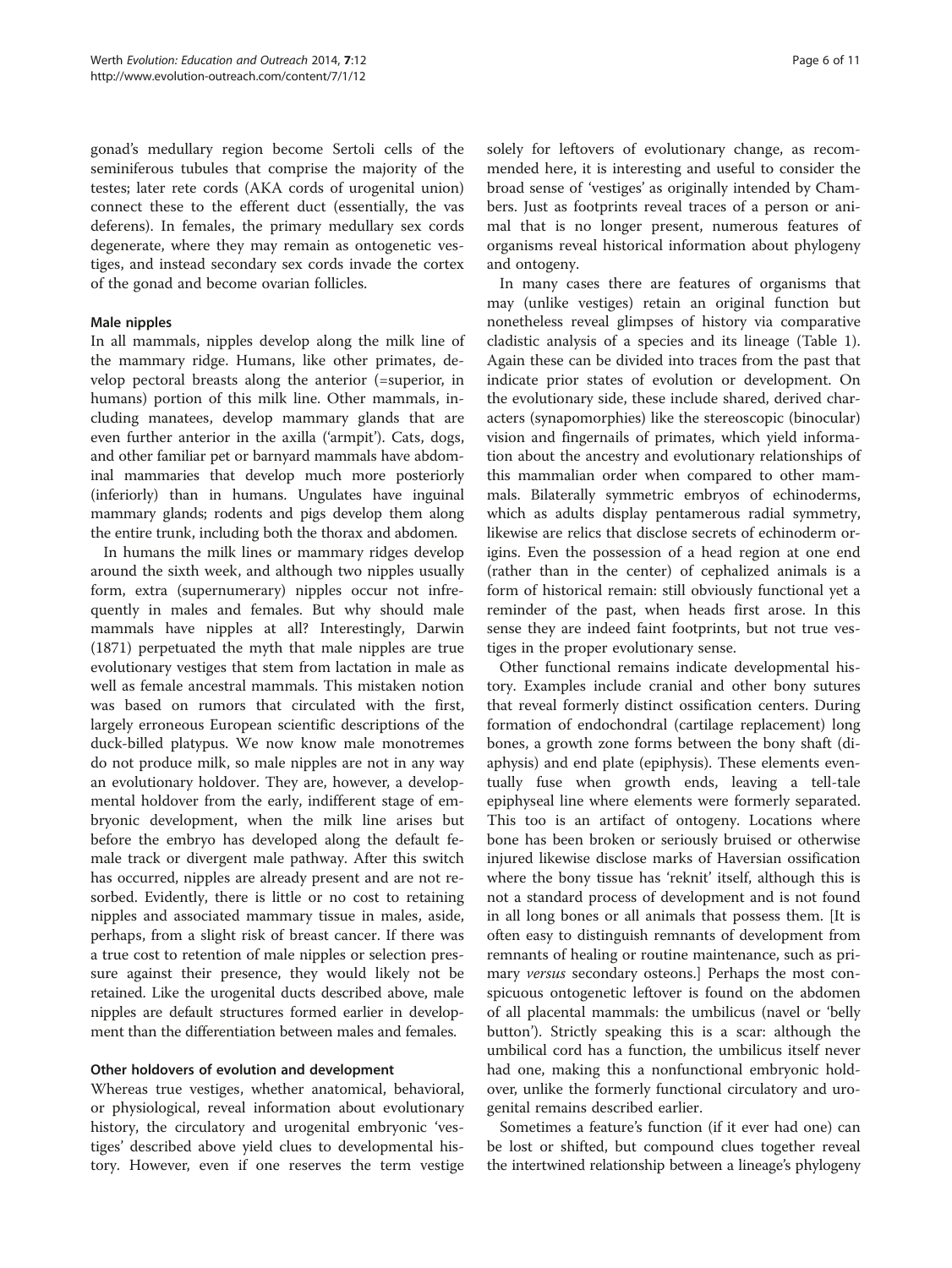and ontogeny. For example, the vestigial coccyx, a remnant of a now-missing tail, shows how developmental remnants reflect evolutionary history, revealing the complex association that leads to such structures being expressed (or not), which is itself an informative aspect of organismal history. To take another example of compound historical clues, apoptosis (programmed cell death) typically transforms a paddle-like vertebrate limb bud into a hand or foot with distinct, discrete digits. The webbing between digits of a foot, as in waterfowl like the flightless cormorant, generally reflects the lack of such cell death and thus reveals the largely unaltered embryonic limb bud as a sort of simple ontogenetic artifact, yet one that is still obviously functional as a webbed foot and that bears too on the evolution of the taxon when viewed in comparison with related taxa (e. g., a duck's foot vs. a chicken's). Consider too that these traits can apparently be shifted on and off—i.e., alternately expressed or lost in phenotype—via regulatory gene activity.

When a formerly lost trait re-emerges in 'throwback' form, the resulting atavism (from the Latin atavus for ancestor, or literally great-great-great grandfather) is a kind of re-appearing artifact. Retained tails in humans, or external hindlimbs in cetaceans and snakes—lost from ancestors but present again—are other telltale clues to organismal history, both phylogenetic and ontogenetic, as are the re-emergent "hen's teeth and horse's toes" that Gould made famous in his book of the same name [\(1983\)](#page-9-0). What atavisms tell us is that what evolution has put away, development can quickly restore. Switches that turn off gene expression can turn back on, and hence these evolutionary remnants reveal the dynamic interplay between "ontogeny and phylogeny" that Gould expounded on ([1977](#page-9-0)).

In many cases it is not easy to disentangle the evolutionary and developmental processes that interact to produce wholesale phenotypic alteration. Consider the six basic 'diagnostic' features of the Phylum Chordata, found in all chordates (and only chordates) at some point in their life cycle: the notochord; single, dorsal, hollow neural tube; myomeres (segmental muscle units); postanal tail; pharyngeal slits; and endostyle. The arches surrounding pharyngeal slits develop, and evolved, into the mandible, hyoid, and other arches of the vertebrate splanchnocranium, particularly the branchial skeleton or 'basket' surrounding the gills of fishes. The slits themselves are transformed during development, as they have been transformed during evolution, into portions of the inner ear, tonsils, and thymus, all with distinct innervation by various cranial nerves (Sadler [2009\)](#page-10-0). In humans, the first pouch develops into the pharyngotympanic (Eustachian) tube; the second pouch contributes to the palatine tonsils and middle ear (supplied by the facial

nerve); the third into the inferior parathyroid glands and cells of the thymus (supplied by the glossopharyngeal nerve); the fourth into laryngeal musculature and cartilage, as well as the superior parathyroid glands and calcitonin-producing ultimobranchial bodies, which form the parafollicular portion of the thyroid gland; the fifth into part of the thyroid; and the sixth pouch into musculature and cartilage of the larynx. In short, it is not possible to disconnect ontogenetic from phylogenetic remnants in this instance. Homologies of these jointly conserved evolutionary-developmental structures constitute another type of historical residues.

Similarly, the endostyle—another of the six diagnostic chordate features—is known (from its metabolic and iodine-concentrating activities) to be homologous to the thyroid gland. This represents another relic of shared ontogenetic and phylogenetic transformations. Likewise all chordates possess, again at some stage of the life cycle, a postanal tail. Because the tail is retained in many 'adult' (i.e., sexually mature) chordates—and in nearly all adult vertebrates, with the major exception of apes and frogs—this can often be viewed as a true evolutionary vestige when the tail is partly or wholly non-functional in adults. Remains of the notochord are retained as the gel-like nucleus pulposus at the center of intervertebral discs. It is difficult if not impossible to discern these transformations as remnants of solely evolutionary or developmental alteration—plainly, these changes are intertwined—but it is abundantly clear that the structures that remain are mere shadows of their former ontogenetic and phylogenetic states, and thus guides to organismal history. With regard to the urogenital holdovers outlined earlier, many well-known homologies of male and female genital structures—for example, the male glans penis and female clitoris; the scrotum and labia majora—are evo-devo traces of shared early origins. The gubernaculum testis, a narrow band of connective tissue that 'pulls' the descending testes down into the scrotum, is homologous to the round ligament that suspends the ovary.

Ernst Haeckel's so-called 'Biogenetic Law' ('ontogeny recapitulates phylogeny') has long been discredited, and controversy surrounds Haeckel's illustrated embryos with which he argued his recapitulation hypothesis, but there is no doubt that early embryos resemble each other more closely than do late-stage embryos (von Baer's Law). This is not surprising given the centrality of mosaicism in evolutionary and developmental change, with a basic framework of ancestral, plesiomorphic features that is later supplanted or overlain by derived apomorphies. Nonetheless, in development as in evolution, the basic outline is not always erased, and tantalizing residues or traces of earlier forms often remain visible even in later stages of evolution and development.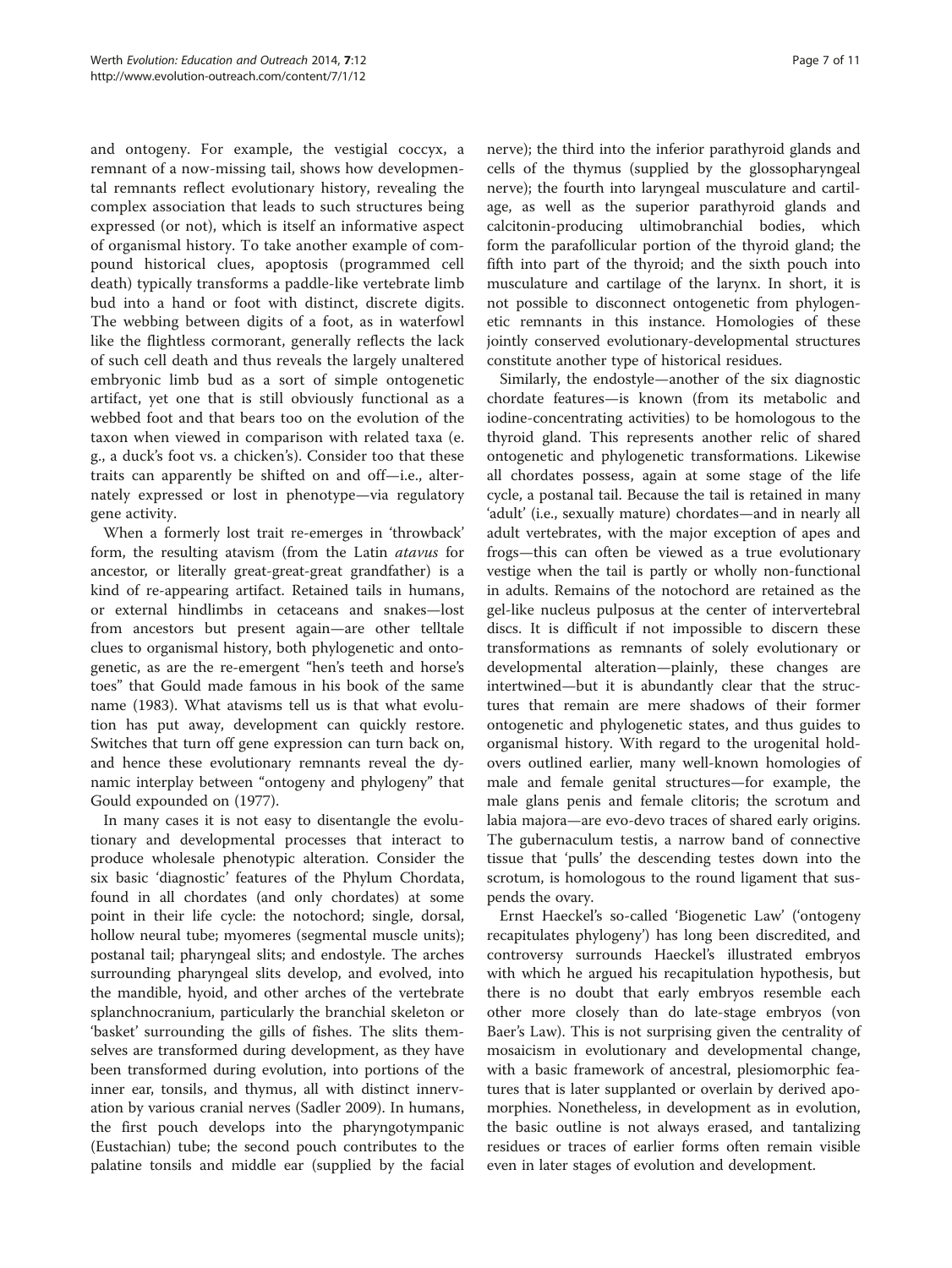Whereas the compound atavistic and homologous clues can be seen as revealing historical changes within a single evolutionary lineage, others are best viewed through the prism of divergent lineages. The latter kind of relationship—not merely phyletic but phylogenetic (literally, referring to the origin of a new phylum or major taxon)—reveals a history that can be concurrently approached from two directions, as each clade relates to the other and as both depart from their common ancestor, best studied as corresponding divergences of developmental programs.

One of the best examples of such a major remnant of evolutionary and developmental history involves the mammalian middle ear ossicles (the malleus, incus, and stapes bones), all of which are derived from jaw bones of ancestral reptiles but which now play a key role in hearing by amplifying sounds. The joint evo-devo changes of these structures in mammals (where they are still functional, but with a new function), as well as in extant reptiles that have also evolved from the common ancestor with mammals, provide much evidence as to joint ontogenetic and phylogenetic transformation. A similar example comes from the origin of mammary glands as derived sweat glands. Even sexual dimorphism in body form and size can, in many lineages, represent retention of former evolutionary and developmental conditions. When seen from the perspective of closely related lineages (e.g., humans and apes) and their extinct common ancestors, these features tell us not only about extant taxa. They can also reveal important lessons about their history.

To most minds evolution is a steady progression of change, but what ultimately marks vestiges and other 'holdover' phenomena is a distinct lack of change. George Williams [\(1997](#page-10-0)) pointed out that adaptationist stories "are not about evolution so much as about its absence" in the sense that adaptations represent static retention of features because stabilizing selection culls less optimal forms. Thus adaptations too reveal important lessons about the past, and this is particularly true when environmental changes render an adaptation apparently useless. A good example is the large, hard-shelled, gourd-type fruit of the calabash (Crescentia) tree, which has been posited as an 'anachronistic' adaptation for seed dispersal by gomphotheres, large, elephant-like mammals that went extinct over 10,000 years ago (Janzen and Martin [1982](#page-9-0)). With exaptations ('pre-adaptations') the function changes over time, yielding other historical information. As with vestiges, an exaptation can be a structure but it can also be a behavior or process. Examples of classical structural exaptations include the lungs of early fishes, which in most osteichthyan clades evolved into swim bladders for buoyancy control, and avian feathers, which initially arose as thermoregulatory

(insulating) structures but now also serve courtship (display) and locomotor (flight) functions. Licking of human faces by dogs might be seen as a behavioral exaptation, which now aids in bonding and socialization but which has been hypothesized to have initially evolved in ancestral wolves as a submissive behavior that prompted dominant wolves to regurgitate food (Jacob [1977\)](#page-9-0). This is an evolutionary change but also a sort of paedomorphic change, in that the licking occurred in wolf pups but is now retained in adult dogs. Paedomorphosis, the retention of 'child-like' larval or juvenile forms (like the external filamentous gills of aquatic salamanders), is yet another way in which organismal features are retained rather than changed, and another way in which the interactions of phylogeny and ontogeny are reflected in their mutual history.

# On the role of vestiges and other historical clues in relating/differentiating ontogeny and phylogeny Recognizing crucial (but slippery) distinctions between evolution & development

Vestiges are not mere curiosities or footnotes. As the above examples show, they, along with many other historical holdovers, reveal the dynamic interplay between evolution and development. More than that, such remnants help us to see the distinction between these related and highly similar yet discrete processes. This often befuddles laypeople, who use the terms 'evolve' and 'develop' interchangeably. But can biologists themselves clearly articulate the differences? This is not so easy because several disparate criteria can be used to distinguish evolution from development (Table [2\)](#page-8-0).

People frequently refer to the evolution of Earth or the universe in describing eons-long changes that have occurred to these and other heavenly bodies. This is an accepted convention, even within science, but in a crucial technical sense it may be incorrect to do so, for these changes reflect alterations that occur over the time scale of a single entity, and as such can be seen as developmental rather than evolutionary processes (provided there have not been successive 'generations' of universes, or 'multiverses,' which we cannot rule out). Earth has changed remarkably over its long history, but it is still the same planet that formed 4.5 billion years ago. Earth as we know it today is not a descendant of an earlier Earth which is no longer present. Strictly speaking, there have not been multiple generations of Earth. Yes, it is always good to introduce the word 'evolution' to conversations about natural phenomena, but in a formal way, changes in the history of our (or another) planet or other heavenly body reflect developmental modifications of the same entity, rather than a newer offspring. By the same token, biologists must be careful not to speak of the development (rather than evolution) of horse or fern lineages.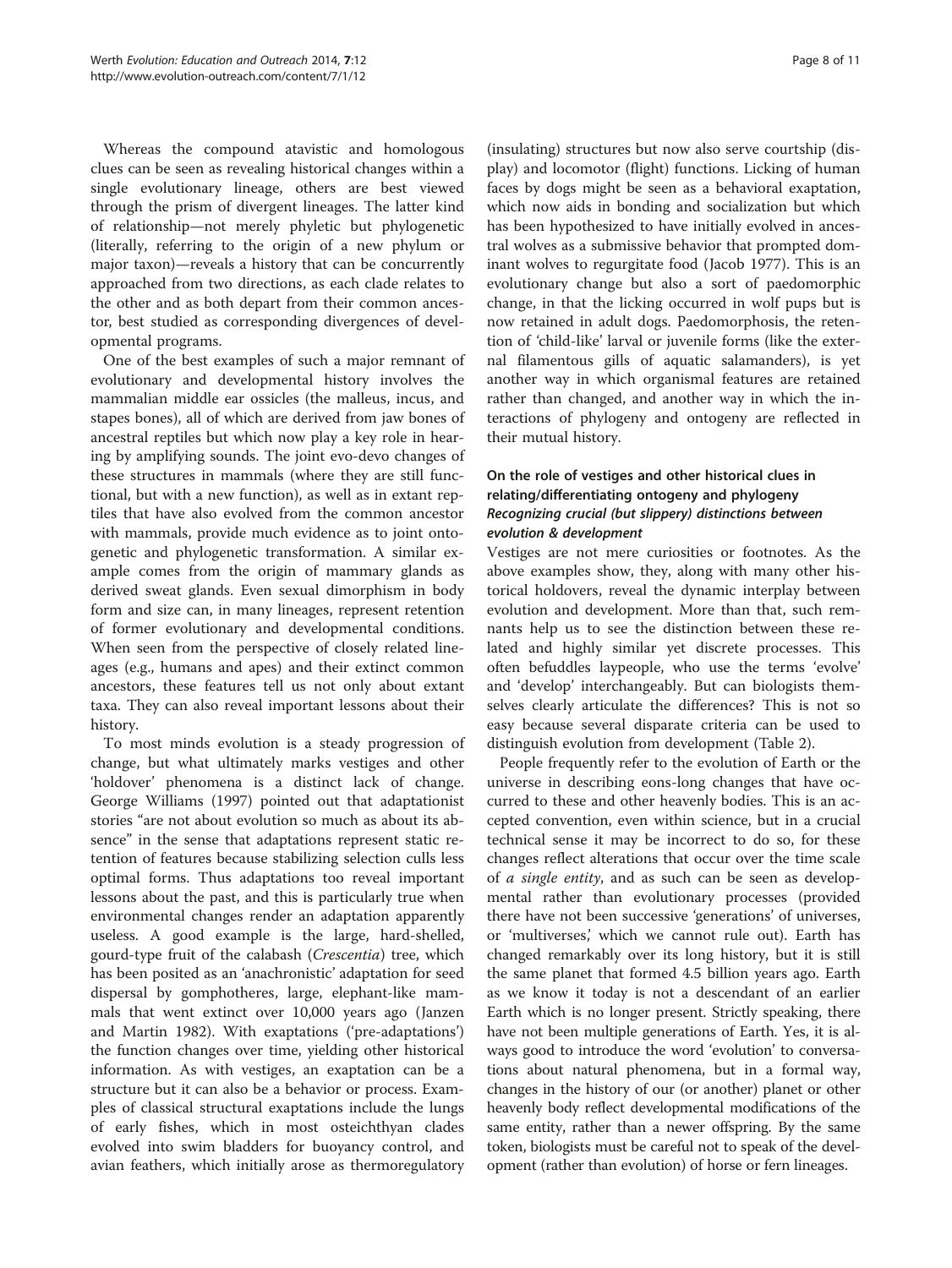|                         | <b>Evolution</b>                                                               | <b>Development</b>                                                                                   |
|-------------------------|--------------------------------------------------------------------------------|------------------------------------------------------------------------------------------------------|
| <b>Basic definition</b> | Genomic (inherited) changes in populations over<br>successive generations      | Changes within the life history of an individual organism                                            |
| Time frame/scale        | Change occurs between generations of related entities                          | Change occurs within lifespan (birth to death) of single entity                                      |
| Source of change        | Inherited changes due to random mutation and<br>directed selection             | Preprogrammed changes occur via unfolding/expression of<br>internal plan                             |
| Programmed?             | Teleonomic (apparently goal-directed but not teleologic)<br>yet not programmed | Teleonomic & programmatic, with changes guided by and based<br>on program of coded information       |
| <b>Adaptive?</b>        | Generational changes of organisms adapt to changes<br>in environment           | Changes within organisms generally do not relate to adaptation<br>or respond to environmental shifts |

<span id="page-8-0"></span>Table 2 Comparison/contrast of the two major dynamic processes of biological change

This may seem to be a minor technical point, but for many people, particularly those just learning concepts of evolutionary biology, it is a fundamental point too often missed. Proper terminology is important in all situations. When distinguishing wholly separate yet confusingly similar phenomena it is essential. To the untrained mind, it is easy to conflate evolution and development as related aspects of the same process of long-term change.

Perhaps paradoxically, this point is more important than ever now that the word 'evolution' has entered the public consciousness and lexicon as a mainstream notion. Even people who lack a firm grasp of biological concepts refer to 'evolution' in everyday language. We speak of the evolution of automobiles (e.g., Chevrolet Corvettes or Volkswagen 'Beetles') over different model years, with distinct changes occurring to fenders, bumpers, and headlights, not to mention engines and myriad internal features. In the same way, we talk about the evolution of musical groups (e.g., the Rolling Stones or Grateful Dead) as various band members leave and are replaced. In both cases, 'evolution' is used in a way that is consistent with proper scientific usage: what remains of the car or band is a 'descendant' of a related though somewhat different 'ancestral' forerunner that preceded it. Likewise, we could at the same time consider developmental changes that occur over the lifetime of a single entity, organic or inorganic (e.g., Mick Jagger or a '64 Corvette), as it undergoes age-related changes in its life history passage. The point is that we must take care to avoid confusing or conflating these disparate types of change. Evolution and development are not the same.

However, in another fundamental sense the unfolding history of our planet and universe are indeed best described as evolution rather than as development, in that these events do not involve the following of instructions encoded in a program, as occurs in organismal development. This standard view of development as a teleonomic (seemingly goal-directed; Mayr [1974](#page-10-0)) process stands in stark contrast to the accepted view of evolution as non-programmatic, with no obvious end in sight. Whereas we can characterize typical developmental

stages from beginning to end, and clearly recognize when this process goes awry, we have no way of knowing what the future of evolution can bring because we cannot be sure what new variation will arise and what future environmental conditions will exist to exert selective pressures on that variation.

This reveals another major distinction between evolution and development (Table 2). We recognize that although evolving lineages are not fulfilling a preordained plan, they do adapt or respond to environmental conditions. In contrast, we should be wary of thinking of a changing universe (or other abiotic entity) as adapting. Perhaps the key distinction between evolution and development has less to do with time scales, discrete generations, or adaptation than with conventions of language, which is notoriously imprecise. The 'history' of our individual immunities to specific antigens can be seen as both developmental and evolutionary when we consider that it involves clonal selection of antibodies.

# Recognizing crucial relations and interactions between evolution & development

The 'vestigial' features of development outlined in this paper stand in contrast to the far-more frequently cited vestiges of evolution. However, it is important to note that although vestiges are useful in explicating differences between evolution and development, they help to explain the synergistic interrelationship both processes share in determining organismal form. Vestigial attributes such as pharyngeal pouches reflect the intertwined nature of phylogenetic and ontogenetic transformations that are impossible to disentangle. This 'two-way' relationship has attracted widespread attention in recent decades with the ascension of evolutionary-developmental biology ('evo-devo') as a leading field of biological investigation. Researchers continue to make valuable strides in comprehending the ways that molecular mechanisms of genes are altered and selected during evolutionary change, and in our understanding of the ways that genes in turn affect phenotype and thus evolutionary patterns. Still, an evo-devo outlook downplays the preprogrammed view of development given that various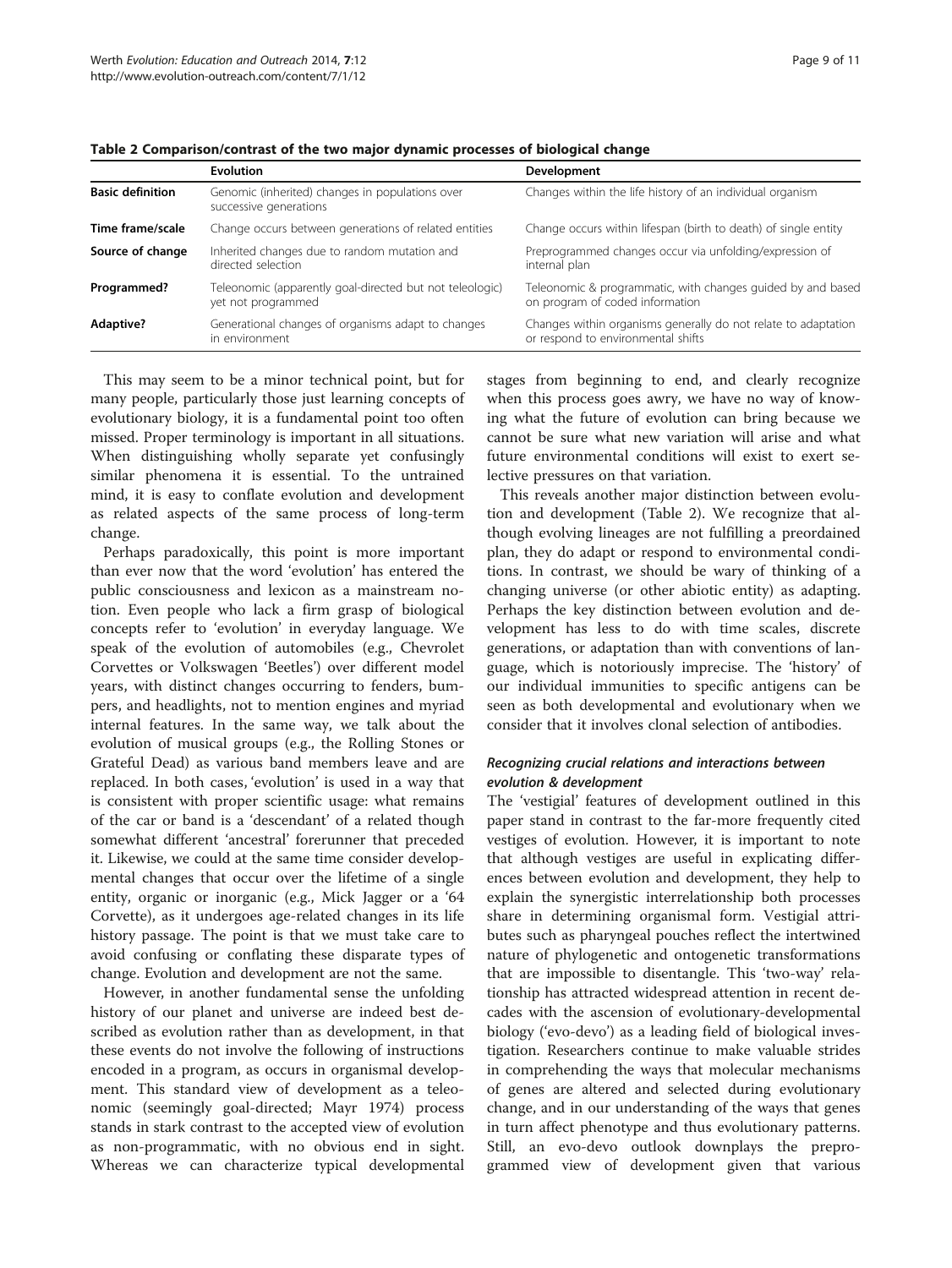<span id="page-9-0"></span>potential ontogenetic trajectories can be selected by prevailing environmental circumstances, making development more fluid than encoded. Given enough royal jelly, any bee larva can become a queen. Sex is often determined by chromosomes, but also by ambient temperature, age, pheromone levels, or demographics.

That the vestigial remnants of true evolutionary changes provide key evidence for evolutionary changes cannot be denied, nor can the dynamic relation between phylogeny and ontogeny. In the famous words of Leigh Van Valen ([1973](#page-10-0)), "Evolution is the control of development by ecology" (except in clades where there is no clear developmental sequence). No aspect of an organism is static, and in studying the history of life we must be mindful of the perpetually unfolding interplay between gene, environment, and anatomy, both dynamically mutating and dynamically selected. Numerous fascinating studies have revealed how minor genetic and molecular tweaks have major ramifications on organismal phenotype. For example, Osterauer et al. ([2010](#page-10-0)) found that exposure to platinum causes young snails to develop into shell-less, slug-like gastropod molluscs. Freitas et al. (2012) showed that overexpression of the hox13a gene in zebrafish (Danio rerio) causes fin reduction and proliferation of distal cartilaginous tissue similar to that seen in the digital arch of tetrapod limbs; further, the same gene promoter (a 5' Hoxd enhancer CsC) is involved in turning embryonic limb buds into fish fins as well as tetrapod hands. Such studies show that minor molecular changes can provide major anatomical shifts, all of which might prove pivotal in evolution. No living birds have teeth, but we can tweak regulatory genes of embryonic chicks to 'switch on' stillpresent structural genes that encode for teeth. Still, we can only speculate as to the evolutionary significance of 'internal' molecular mechanisms, which are often silent or neutral, whereas we can see, directly and immediately, the profound consequences of these shifts (on snail shells, fish limbs, hen's teeth, and so on) in external phenotypes.

Just as illnesses, injuries, and other accidents of ontogeny often leave remains in the form of scars where tissues have incompletely healed from damage, chance events of phylogeny can likewise leave 'vestiges' in the form of molecules and nucleic acid sequences that are non-functional (as might apply to 'junk DNA'). In this way, both evolution and development might be said to leave vestigial remains not only in the phenotype we see, but also in the genotypic basis that helps to determine phenotypic expression (provided the genotypic changes are to the germ line, and thus heritable). Both kinds of vestiges result from solitary events in individual organisms. A crucial difference, however, is that whereas scars and other traces of injury (e.g., from regenerated limbs)

remain a part of that organism, they are not passed along to the next generation, and in that essential sense they do not conform to a fundamental tenet of vestigiality as commonly understood. Vestigial features are properties of species—they apply to all members of a species (Knobloch 1951), and are inherited by offspring from parents—and thus they can evolve, or rather persist, as generally happens with a vestigial structure, process, or behavior. In the truest (most literal) sense, then, vestigial features cannot be defined as remnants or residues of events that occur to individual organisms unless they alter the underlying DNA that is expressed in the phenotypic change, whether structural or behavioral. These underlying and inherited genetic instructions are essential for vestigiality. In the end, both phylogenetic vestiges and ontogenetic 'vestiges' evolve. Although there are central distinctions between evolution and development, ultimately even development—as a whole, and including every developmental process—evolves.

#### Competing interests

The author declares that he has no competing interests.

#### Acknowledgments

Two anonymous reviewers supplied many helpful suggestions that greatly improved the writing and organization of this paper. I am also grateful to Douglas Allchin, Bill Shear, and Russ Stullken for valuable suggestions and ideas.

#### Received: 7 February 2014 Accepted: 15 April 2014 Published online: 03 May 2014

#### References

- Aristotle (350 BC). D'Arcy Wentworth Thompson 1907. The History of Animals, trans. London: John Bell.
- Chambers, R. (1844). Vestiges of the natural history of creation. London: John Churchill.
- Darwin, C. (1859). On the origin of species. London: John Murray.
- Darwin, C. (1871). The descent of man. London: John Murray.
- Dewey, E. (1935). Behavior Development in Infants: A Survey of the Literature on Prenatal and Postnatal Activity 1920–1934. New York: Columbia Univ. Press.
- Elsner, R, & Gooden, B. (1983). Diving and Asphyxia: A Comparative Study of Animals and Man. Cambridge: Cambridge Univ. Press.
- Evans, N, & Iyer, P. (1994). Incompetence of the foramen ovale in preterm infants supported by mechanical ventilation. Journal of Pediatrics, 125(5), 786–792.
- Freitas, R, Gómez-Marin, C, Wilson, JM, Casares, F, & Gomez–Skarmeta, JL. (2012). Hoxd13 contribution to the evolution of vertebrate appendages. Developmental Cell, 23(6), 1219–1229.
- Fugelseth, D, Lindemann, R, Liestøl, K, Kiserud, T, & Langslet, A. (1998). Postnatal closure of ductus venosus in preterm infants ≤32 weeks. An
- ultrasonographic study. Early Human Development, 53(2), 163–169. Gould, SJ. (1977). Ontogeny and phylogeny. Cambridge, MA: Belknap (Harvard Univ.) Press.
- Gould, SJ. (1983). Hen's teeth and horse's toes: Further reflections on natural history. New York: Norton.
- Hagen, PT, Scholz, DG, & Edwards, WD. (1984). Incidence and size of patent foramen ovale during the first 10 decades of life: an autopsy study of 965 normal hearts. Mayo Clinic Proceedings, 59(1), 17–20.
- Irvine, L. (2004). If You Tame Me: Understanding Our Connection With Animals. Philadelphia: Temple Univ. Press.
- Jacob, F. (1977). Evolution and tinkering. Science, 196, 1161-1166.
- Janzen, DH, & Martin, PS. (1982). Neotropical anachronisms: the fruits the gomphotheres ate. Science, 215, 19–27.
- Knobloch, IW. (1951). Are there vestigial structures in plants? Science, 113, 465.